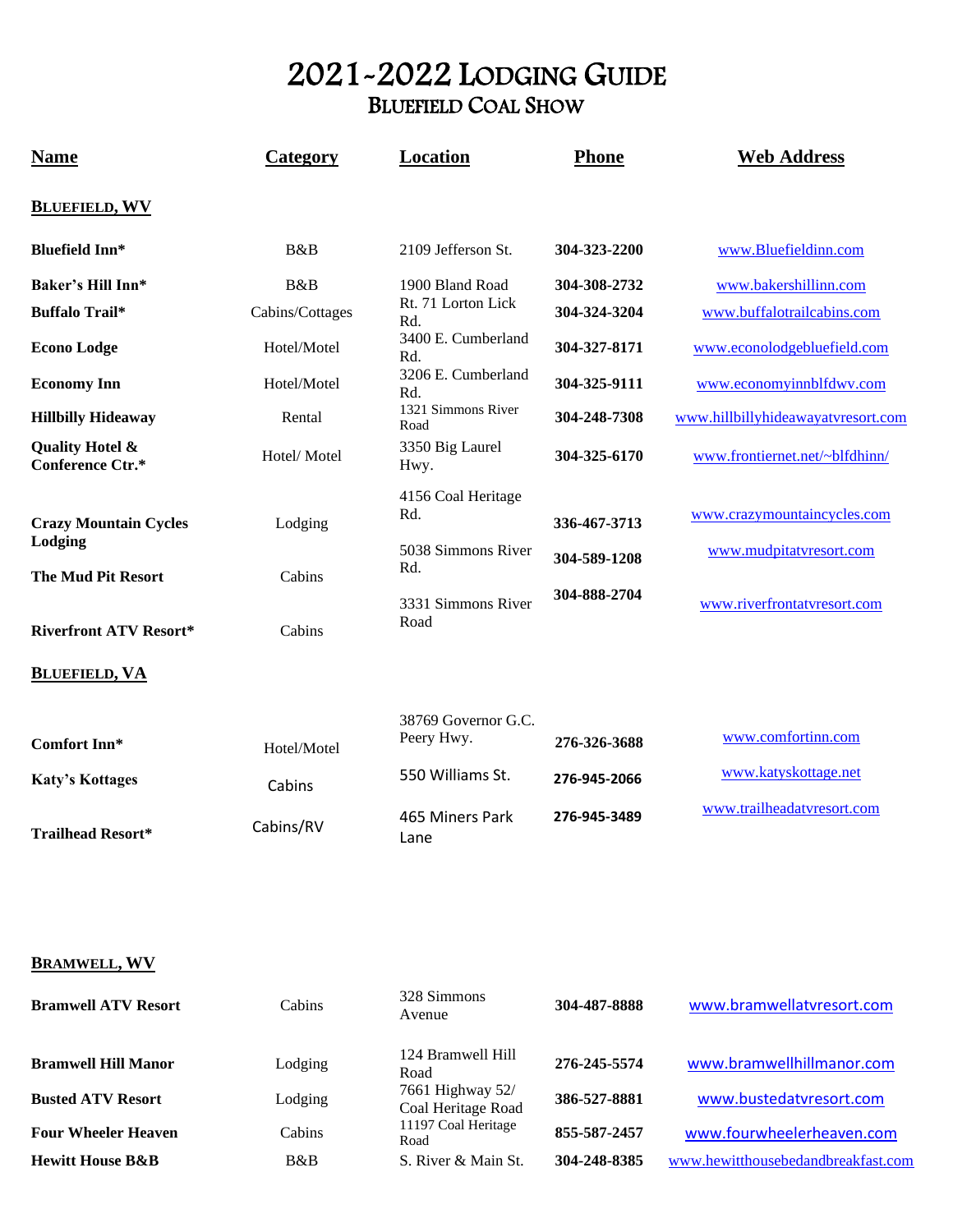| <b>Hidden Cove Inn</b>       | Lodging          | 100 Jones Hill Road                 | 304-248-7402 | www.hiddencoveinn.com       |
|------------------------------|------------------|-------------------------------------|--------------|-----------------------------|
| <b>Main Street Suites</b>    | Rental w/Kitchen | Main Street                         | 304-248-7414 | www.bluemoonwy.com          |
| <b>Pocahontas ATV Resort</b> | Cabins/RV        | 1749 Bramwell-<br>Pocahontas Avenue | 304-449-4683 | www.pocahontasatvresort.net |

# **PRINCETON, WV**

| <b>Brushcreek Fall R.V. Resort</b>       | Cottages/RV | 5127 Eads Mill Road     | 304-384-8376 | www.brushcreekfalls.com          |
|------------------------------------------|-------------|-------------------------|--------------|----------------------------------|
| <b>Budget Inn</b>                        | Hotel/Motel | 409 Thorn St.           | 304-425-3585 | www.budgetinnmotel.webs.com      |
| Comfort Inn*                             | Hotel/Motel | 136 Ambrose Lane        | 304-487-6101 | www.comfortinn.com               |
| Country Inn & Suites*                    | Hotel/Motel | 111 Halls Ridge<br>Road | 304-425-2200 | www.countryinns.com              |
| Days Inn*                                | Hotel/Motel | 347 Meadowfield<br>Lane | 304-425-8100 | www.daysinn.com                  |
| <b>Eden Rock Motel</b>                   | Hotel/Motel | 504 Oakvale Road        | 304-425-8757 | www.edenrockmotel.com            |
| <b>Fairfield Inn &amp; Suites*</b>       | Hotel/Motel | 107 Halls Ridge<br>Road | 304-913-5101 | www.marriott.com                 |
| <b>Hampton Inn</b>                       | Hotel/Motel | 277 Meadowfield<br>Lane | 304-431-2580 | www.hamptoninn.com               |
| <b>Holiday Inn Express*</b>              | Hotel/Motel | 805 Oakvale Road        | 304-425-8156 | www.hiexpress.com                |
| Microtel*                                | Hotel/Motel | 250 Ambrose Lane        | 304-487-3885 | www.microtelinn.com              |
| <b>Quality Inn*</b>                      | Hotel/Motel | 136 Ambrose Lane        | 304-487-6101 | www.choicehotels.com             |
| Sleep Inn & Suites*                      | Hotel/Motel | 1015 Oakvale Road       | 304-431-2800 | www.sleepinn.com                 |
| <b>The Country Cabin Farm</b><br>Retreat | Cabins      | 7380 Beckley Road       | 304-902-4878 | www.countrycabinwv.com           |
| <b>Turnpike Motel</b>                    | Hotel/Motel | 815 Oakvale Road        | 304-425-2268 | www.turnpikemotelprincetonwy.com |

## (MOST LOCATIONS APPROXIMATELY 30-45 MINUTES AWAY)

#### **TAZEWELL COUNTY, VA**

| <u>.</u><br><b>Budget Inn</b>  | Hotel/Motel | Claypool Hill, VA | 276-963-7227 | www.budgetinntc.com         |
|--------------------------------|-------------|-------------------|--------------|-----------------------------|
| <b>Cavitt's Creek Park</b>     | Camping/RV  | Tazewell, VA      | 276-988-7250 | www.visittazewellcounty.org |
| <b>Cottage at Crab Orchard</b> | Cabin       | Tazewell, VA      | 276-988-6755 | www.craborchardmuseum.com   |
| Cuz's Cabins                   | Cabin       | Pounding Mill, VA | 276-964-9014 | www.cuzs.us                 |
| <b>Fincastle Motor Inn</b>     | Hotel/Motel | Tazewell, VA      | 276-988-2531 | www.fincastlemotorinn.com   |
| <b>Foxtail Orchards</b>        | Cabins      | Tazewell, VA      | 276-200-4176 | www.foxtailorchards.com     |
| <b>Holiday Inn Express</b>     | Hotel/Motel | Pounding Mill, VA | 276-596-9880 | www.hiexpress.com           |
| <b>Journey Cabin</b>           | Cabin       | Pounding Mill, VA | 276-971-4518 | www.journeycabin.com        |
| Super 8                        | Hotel/Motel | Richlands, VA     | 276-964-9888 | www.super8.com              |

| <b>ATHENS/PIPESTEM,</b><br>WV | (APPROXIMATELY 40 MINUTES AWAY) |           |
|-------------------------------|---------------------------------|-----------|
| Nostalgia Inn                 | B&B                             | Pipestem, |
| <b>Pipestem Place</b>         | Cabins                          | Pipestem, |
|                               |                                 |           |

| zΒ   | Pipest |
|------|--------|
| ins  | Pipest |
| Park | Pipest |
| ins  | Pinest |

**Nostalgia Inn** B&B Pipestem, WV **304-466-0470** [www.nostalgiainn.com](http://www.nostalgiainn.com/) **Primes 866-262-1961** [www.pipestemplacecabins.com](http://www.pipestemplacecabins.com/) **Pipestem Resort** State Park Pipestem, WV 304-466-1800 [www.pipestemresort.com](http://www.pipestemresort.com/) **The Retreat at Pipestem** Cabins Pipestem, WV 877-672-2958 [www.gopipestem.com](http://www.gopipestem.com/) **The View** B&B Athens, WV 304-384-9754 [www.theviewbb.com](http://www.theviewbb.com/)